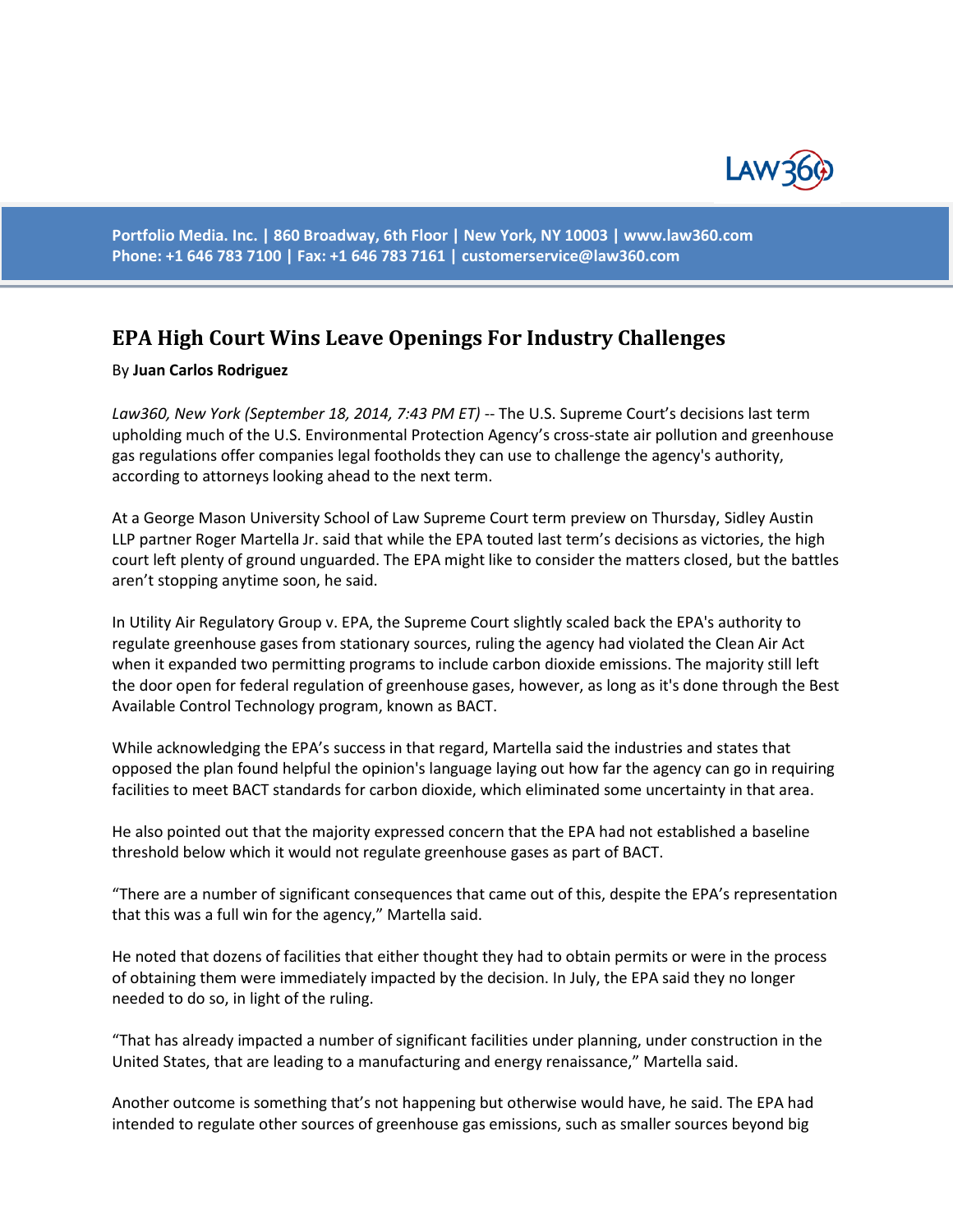industrial facilities, but now it won't be proceeding with that rulemaking, which had been planned for early next year.

And the broadest ramification, Martella said, is the strong language the majority opinion used in striking down the so-called tailoring rule, which he said would be relevant in many rulemakings in environmental and other contexts. The tailoring rule temporarily exempts many of the smaller stationary sources the agency had recently claimed came under carbon emissions regulation.

Citing its 2000 ruling in U.S. Food and Drug Administration v. Brown & Williamson Tobacco Corp., the court said the EPA could not look to a specific provision of a statute, like the Clean Air Act, to set the foundation for a broad-based regulation of the economy.

"The court also said that EPA cannot regulate sources that Congress did not intend to be regulated under the Clean Air Act — things like shopping centers, commercial office buildings and things like that," Martella said. "This is going to be the truly lasting impact of the decision."

And in EPA v. EME Homer City Generation LP, state and industry petitioners have argued that even though the Supreme Court found the D.C. Circuit had been wrong to vacate the rule, there should be more litigation before it's remanded to the EPA.

"The industry and state petitioners are arguing ... there should be a second round of litigation, a second round of briefing, to consider these as applied challenges as instructed by the D.C. Circuit. And in the meantime, the stay should stay in effect," Martella said.

Kirsten L. Nathanson, a partner at Crowell & Moring LLP, said there isn't much environment-specific on the slate so far this term, but there is a nonenvironment case that would have an impact across federal agencies including the EPA, the Army Corps of Engineers and others.

In Perez v. Mortgage Bankers Association and Nickols v. Mortgage Bankers Association, the Department of Labor has urged the high court to reverse a D.C. Circuit ruling that nixed the agency's 2010 reclassification of mortgage loan officers as eligible for overtime pay. It argues that the appeals court's approach undermined the flexibility Congress wanted agencies to have.

"The key issue in the case involves an agency's ability to change its mind  $-$  and to change its mind on the interpretation of its own regulations, and to do so without having to go through notice and comment," Nathanson said.

Richard O. Faulk, the senior director of the Energy & Environment, Law and Economics Center at George Mason School of Law and a partner at Hollingsworth LLP, said one issue to look for in the future are public nuisance claims aimed at companies that are already permitted through a program under the Clean Air Act.

One case over the issue that hasn't been picked up yet by the Supreme Court is Grain Processing Corp. v. Laurie Freeman, he said. In June, the Iowa Supreme Court revived a class action alleging a corn-based products manufacturer is negligently releasing harmful chemicals onto residents' homes and properties, finding that the residents' state-law claims are not preempted by the CAA.

"So even though this company was permitted by federal law to operate exactly as it was operating ... [the plaintiffs] could still maintain a state law public nuisance action to essentially, by injunction,